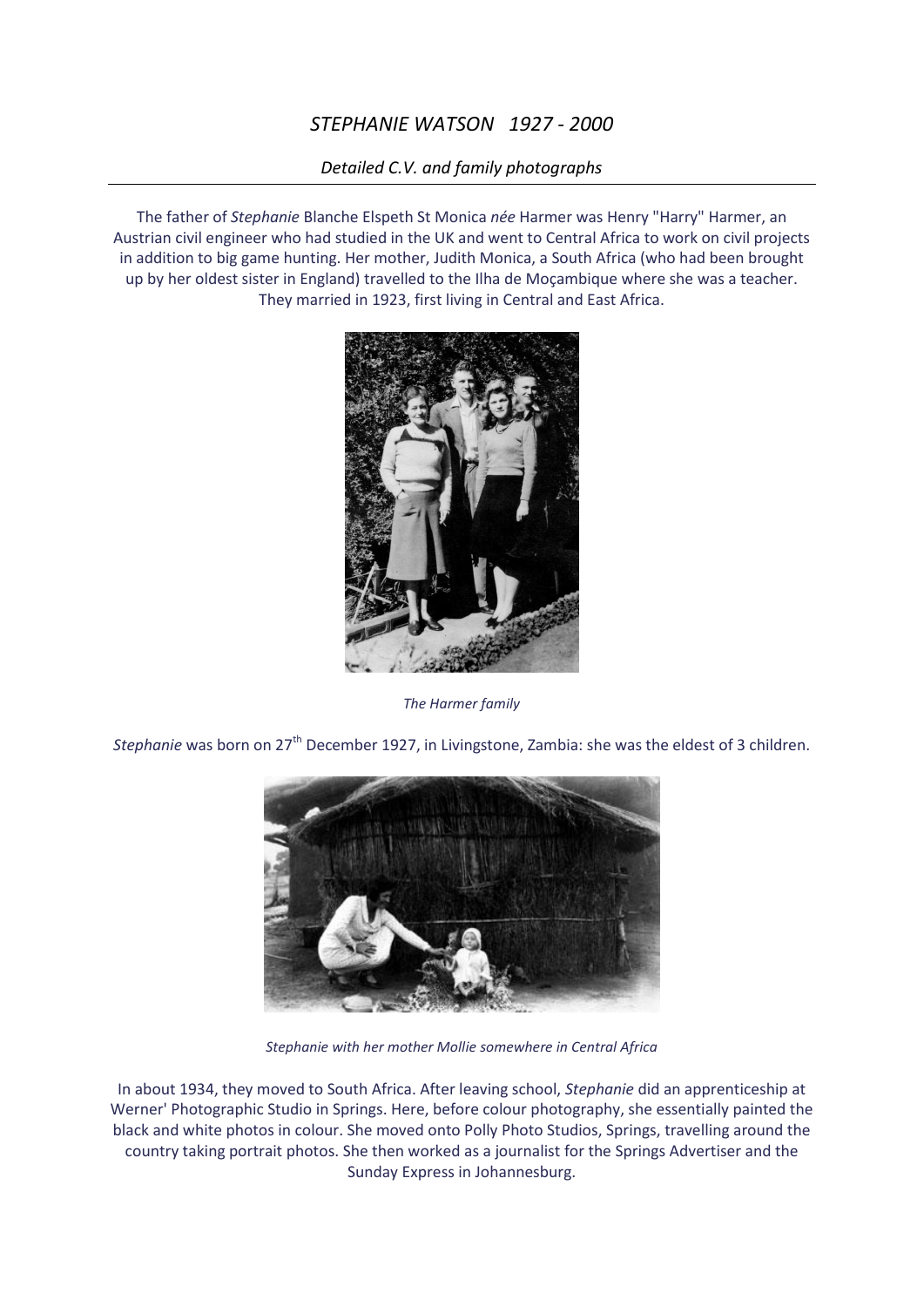In the early 50s she worked for SA Glazing, Benoni, as a pottery artist. Later, *Stephanie* was active in producing pewter jewellery and decorative objects, selling through Helen de Leeuw's first shop in Greatermans, Johannesburg.

In 1950, *Stephanie* married Keith Watson who had recently arrived from England and had started a concrete manufacturing business (Watson Tile & Concrete) - they had three daughters, Keithayn, Eve and Peta and lived on the East Rand in Springs and Benoni.

During the late 1950s/early 1960s, she was very involved with the Springs Repertory Theatre, Springs, particularly in set design and creation.



*Dance Springs in 1949*

In the 1960s, *Stephanie* studied art at the Johannesburg School of Art (under Joyce Leonard, Mervyn Dewes and George Boys) and the Visual Arts Research Centre, Johannesburg.

*Stephanie* joined a diving club then; she enthusiastically entered a new phase of painting subjects as a result of diving on coral reefs. *Stephanie* Watson loved to travel and undertook *numerous* trips to various countries, such as those bordering South Africa, to Britain and Europe, to Israel, Egypt, Iran, Mauritius, Seychelles, Madagascar, India, and to coastal ports of Argentine, Uruguay and Brazil.



*Stephanie disembarking in 1967*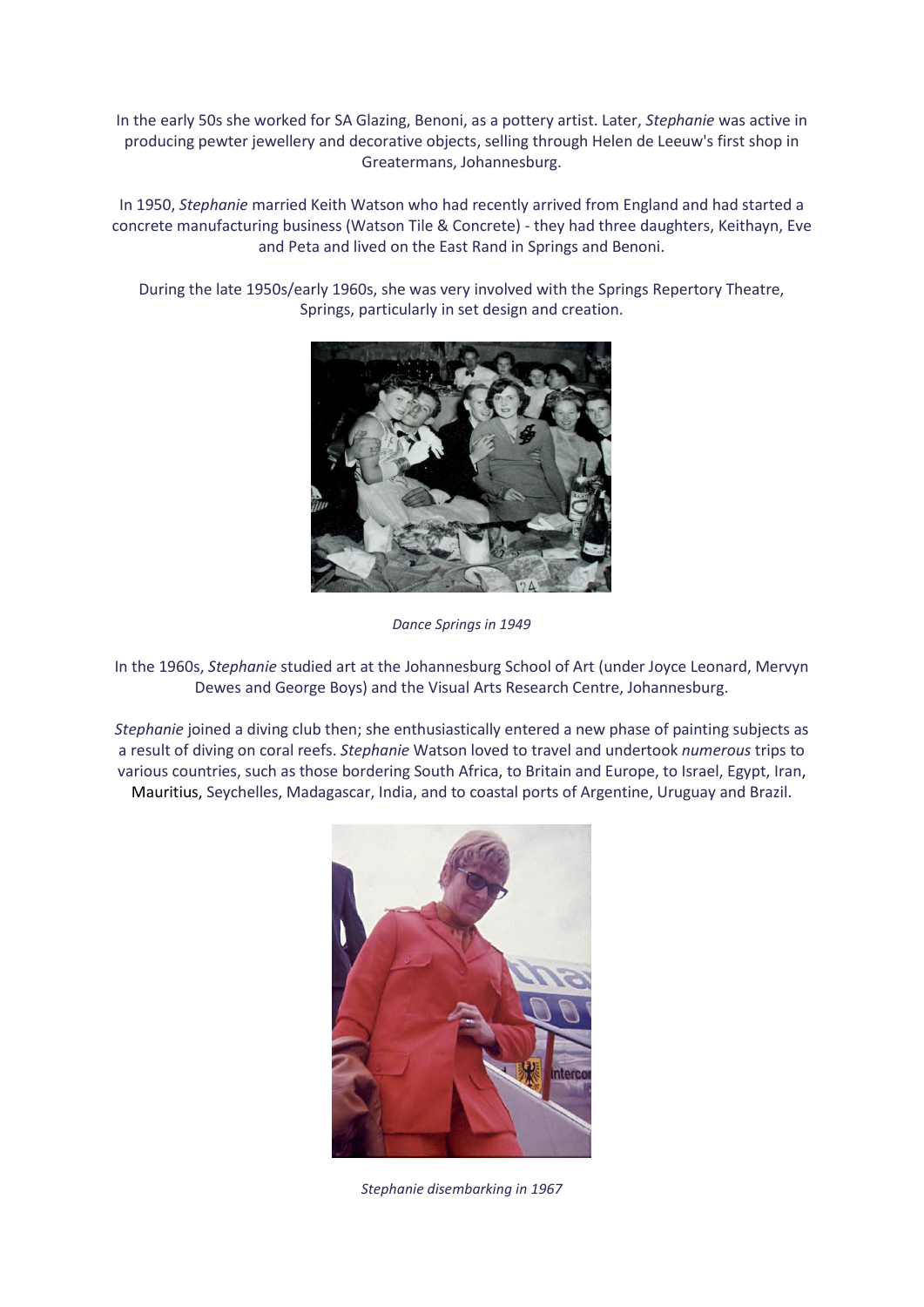

*Keith and Stephanie on board a ship to South America*

*Stephanie* divorced in 1966, then moved to Betty's Bay in the Cape in mid-1976.



*Market in Antananarivo, Madagascar, 1970*